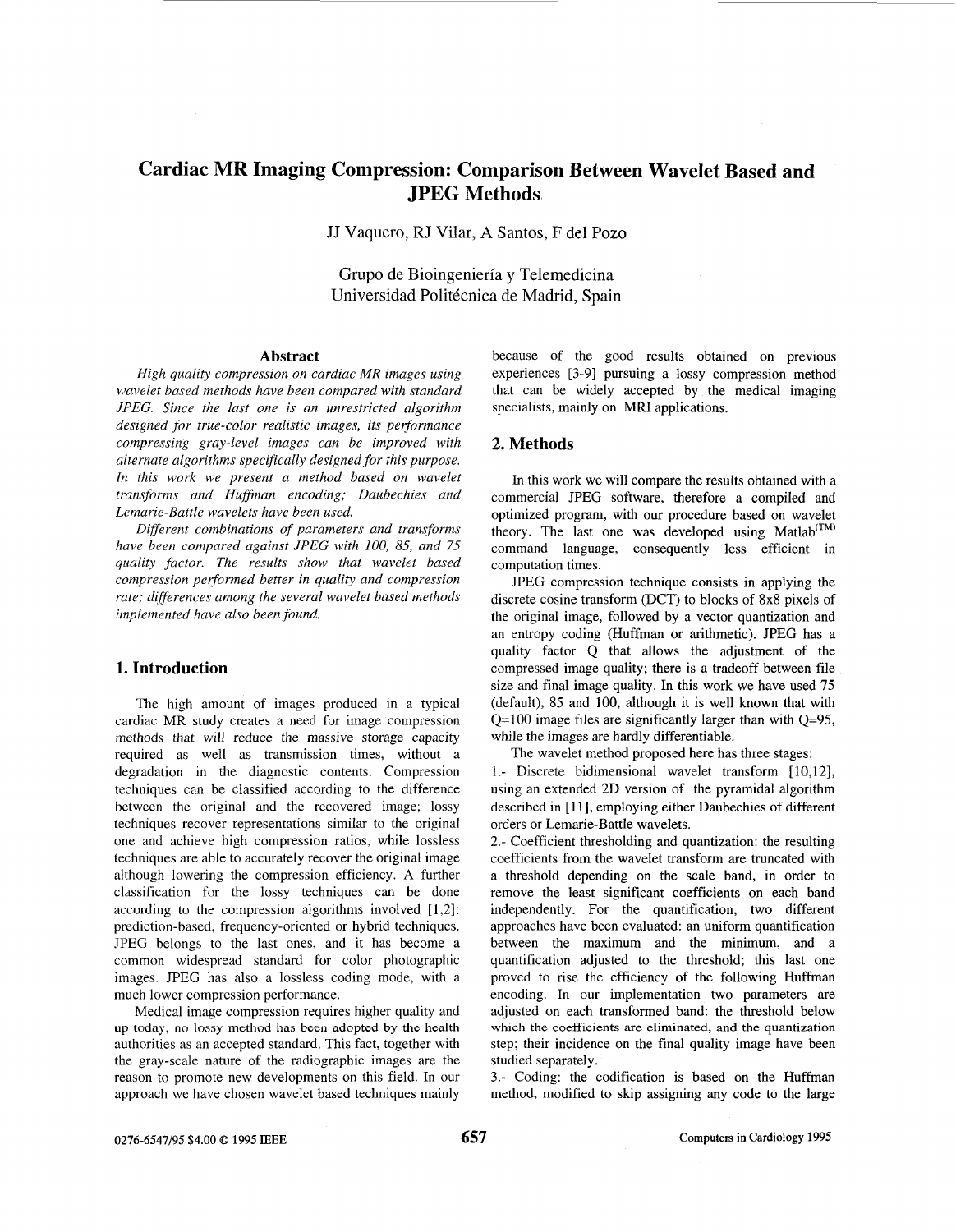<span id="page-1-0"></span>number of zero coefficients that result after the previous stage. To encode these removed zeros a bitmap of nonzero coefficients is used.

The evaluation has been done by analyzing several image quality factors: PSNR (peak signal to noise ratio) value between the original and the compresseddecompressed images, compression ratio in bits per pixel, maximum absolute difference and mean difference of gray levels, residual structures and subjective evaluation. All these figures have been calculated for a set of 90 images that includes, among other medical and non-medical graylevel images, sagital and axial cardiac MR images of healthy volunteers, acquired with a spin-echo protocol (TE=40 ms, TR adjusted to the heart rate, 400 ms aprox.), on a 1.5 tesla system.

## **3. Results**

Considering the wavelet transform, time computation becomes longer as higher is the number of coefficients, as it was expected, but it is independent of the wavelet family. Limiting the scale depth of the transform doesn't influence significantly the computation time since the lowest scales are the most time consuming.

Table 1 presents quality measurements for several wavelet types.

|                                                        |  |  | Type   Dau4 Dau6 Dau8 Dau10 Dau12 LB1 LB3 LB5 |  |  |
|--------------------------------------------------------|--|--|-----------------------------------------------|--|--|
| PSNR 304.9 208.4 294.0 265.3 246.6 67.24 73.83 63.46   |  |  |                                               |  |  |
| Max.er 0.000 0.000 0.000 0.000 0.000 0.231 0.135 0.356 |  |  |                                               |  |  |
|                                                        |  |  |                                               |  |  |

Table 1: PSNR and maximum error after direct and inverse transformation of an axial cardiac MR image using different wavelet families.

Threshold values and the number of quantization levels have also been evaluated for different transforms; the results are plotted on figures 1 and 2.

The following tables show the comparison between JPEG and wavelet based methods. The comparison with JPEG 75 is specially interesting as this is considered as the standard compression in many applications; JPEG 85 is also important because of its high quality compression. The wavelet based methods used in the comparison (hfm2 hfm5) are all Daubechies order 3 (Dau6) with different thresholds (hfm2 has the lowest threshold and hfm5 the highest).

| method $jpl00$ $jp85$ $jp75$ $hfm2$ $hfm3$ $hfm4$ $hfm5$ |                                                |  |  |  |
|----------------------------------------------------------|------------------------------------------------|--|--|--|
|                                                          | psnr 43,58 40,10 38,82 44,74 42,47 40,38 38,87 |  |  |  |
|                                                          | bpp   4,05 1,33 0,99 2,34 1,42 1,03 0,85       |  |  |  |

**Table 2:** PSNR and compression rates of the different methods evaluated; averaged over the complete set of 90 images.

Table 2 shows the quality (expressed as PSNR) and the compression rates achieved with each method.



**Figure 1:** number of transform coefficients under the threshold as a function of the threshold.



**Figure 2:** PSNR as a function of the quantization levels for the Lemarie-Battle transform: LB5RT2 is LB5T2 with half of the coefficients.

Table 3 compares execution times for JPEG with different quality factors and for wavelet based methods. It should be taken into account that JPEG is obtained with a compiled software while wavelet methods use a high level interpreted program.

| method $ip100$ $ip85$ $ip75$ $hfm2$ $hfm3$ $hfm4$ $hfm5$                             |  |  |  |  |  |  |  |
|--------------------------------------------------------------------------------------|--|--|--|--|--|--|--|
|                                                                                      |  |  |  |  |  |  |  |
| comp. 6,63 5,72 5,43 9,36 7,99 7,08 6,48<br>desc. 6,25 4,93 4,28 5,00 4,69 4,69 4,64 |  |  |  |  |  |  |  |
| Table 3: execution time in seconds for image compression                             |  |  |  |  |  |  |  |

and the decompression on a 486 100 **MHz** CPU. **<sup>A</sup>**

Table 4 and table *5* show the compression rate and quality measurements of the MR cardiac images shown on figures 3 and 4 respectively, evaluated for the most significant compression methods, namely JPEG 75 and 85, and hfm3 and hfm4.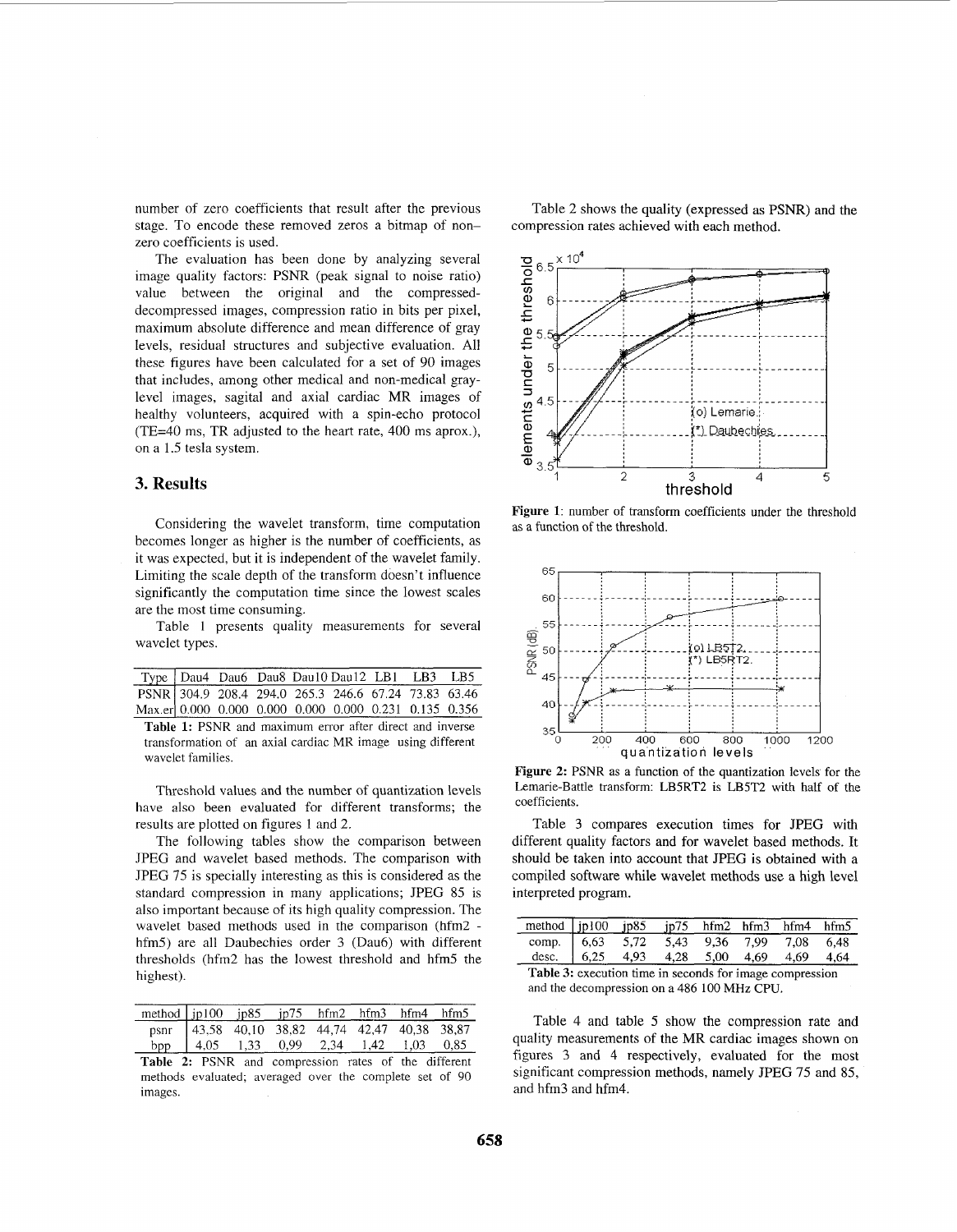

**Figure 3:** decompressed sagital cardiac MR images: on the left, using hfm3 compression method, on the right using JPEG with quality factor 85.



**Figure 4:** decompressed axial cardiac MR images; on the left, using hfm3 compression method, on the right using JPEG with quality **factor** 85.